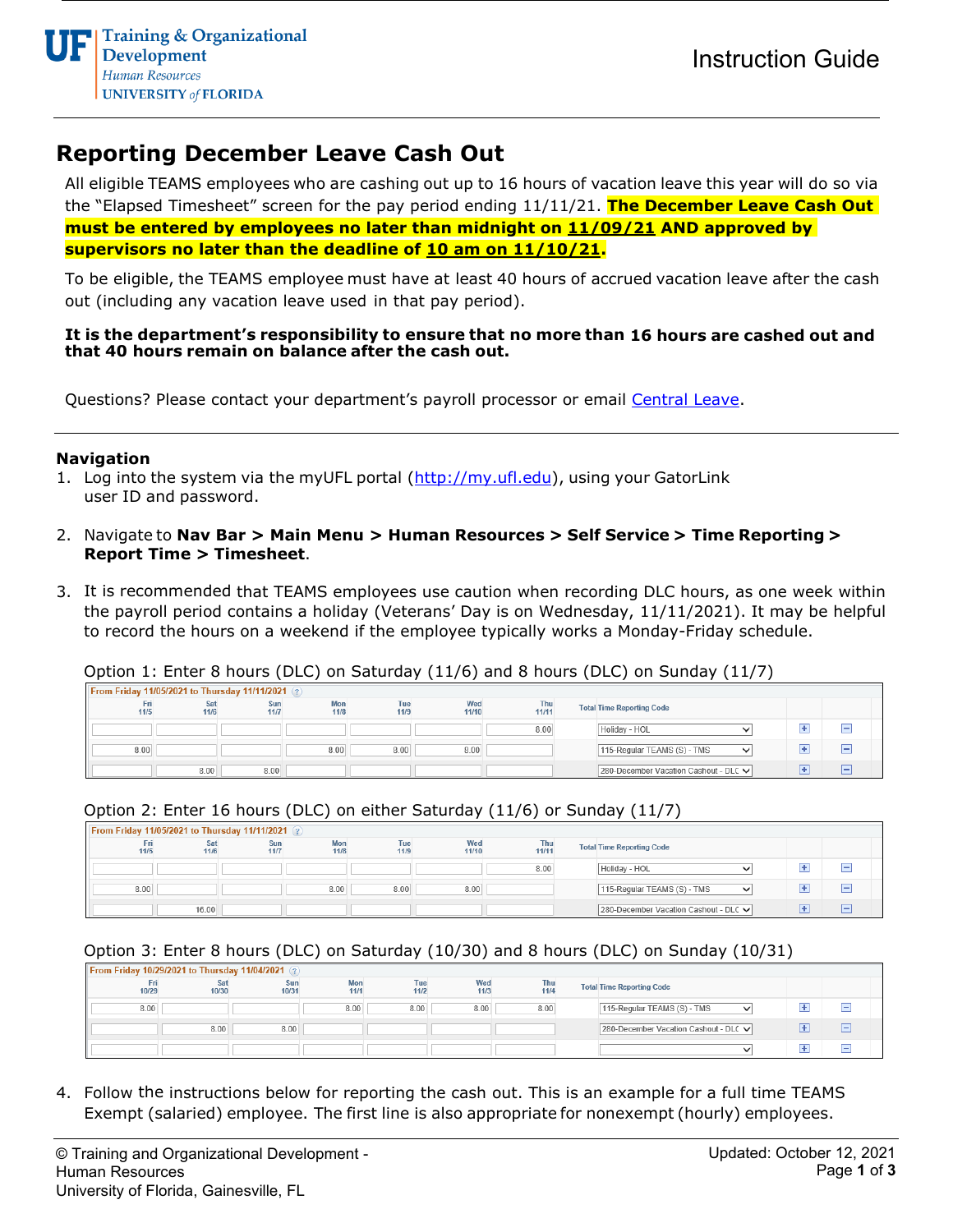**Training & Organizational Development** Human Resources **UNIVERSITY of FLORIDA** 

- 5. On **Line 1:** The employee entered **8 hours** using the **Holiday** Time Reporting Code (TRC) on Wednesday 11/11 because UF observes the Veteran's Day holiday.
- 6. On **Line 2**: Because this employee is EXEMPT, he/she/they entered **32 hours** of time worked using the **TMS – 115 Regular TEAMS** Time Reporting Code (TRC). *The 32 hours of time worked plus 8 hours for the holiday will total 40 hours for the week.*
	- **Nonexempt (hourly) employees would NOT enter their time worked via the Elapsed Timesheet screen.** They would, instead, report their time as usual via **Timesheet or Web Clock**.
- 7. Click the **Add a New Row** button, if needed.
- 8. On **Line 3**: Enter **16 hours** of vacation to be cashed out using the **280-December Vacation Cashout DLC** Time Reporting Code (TRC). This should be indicated on a date on which there is no other work or time to be recorded.
- 9. Click **Submit**.
- 10.Review the confirmation screen and click**OK**.

### **Notes:**

- $\triangleright$  The December Leave Cashout will be paid on the November 19, 2021 paycheck.
- The pay period specified (10/29/2021 to 11/10/2021) is the **only** period the December Vacation Cashout TRCs can be used – the TRC code is "locked" before October  $30<sup>th</sup>$  and after midnight on November10.
- $\triangleright$  In addition to the general TRC used in the example above (280-DLC), there are specific TRCs for use by nonresident aliens (NRAs): DL8-NRA 18, and DL9-NRA 19. Employees should selectcorrectly.
- $\triangleright$  This process must be used by both nonexempt and exempt TEAMS employees who are participating in the cash out.
- **Supervisors should determine if participating employees are eligible before approving the TRCs. If employees are eligible, supervisors are required to approve the requested cash outs.**
- **The December Leave Cashout TRC requires supervisor approval by 10 am on November 10, 2021.** *Approvals after 10:00 am on 11/10/2021 are not eligible for the December Leave Cashout. No late entries or exceptions are permitted.*

For nonexempt employees, only lines 1 and 3 in this example would be reported.

Best practice: Use a weekend or other non-scheduled workday.